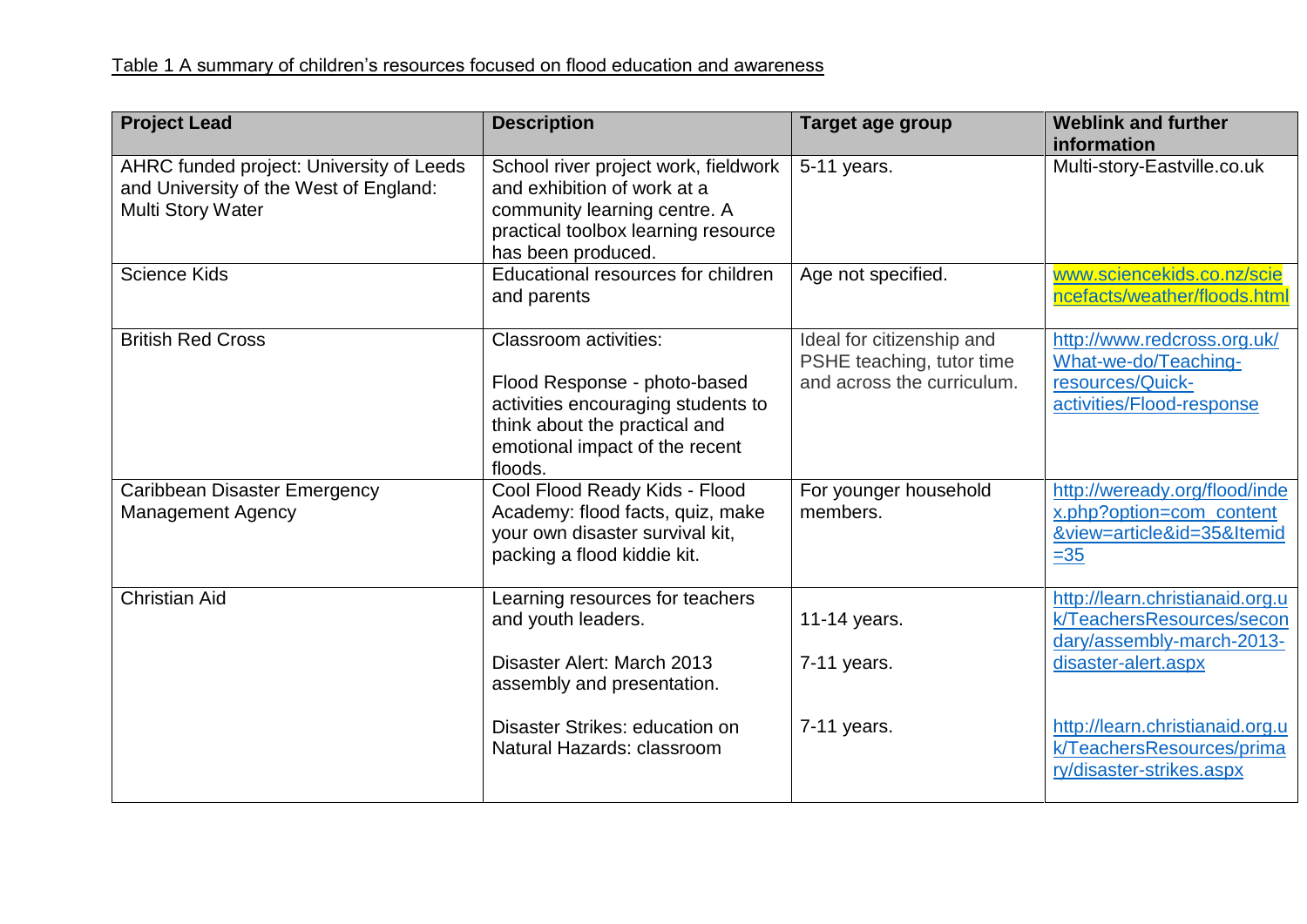| activities on hurricanes, droughts,<br>flooding, earthquakes, tsunamis. |                      | http://learn.christianaid.org.u<br>k/TeachersResources/prima |
|-------------------------------------------------------------------------|----------------------|--------------------------------------------------------------|
| Disaster Srikes: The Typhoon                                            | 11-14 years.         | ry/disaster-strikes-                                         |
| Town Challenge game gives an<br>insight into what life is like for a    |                      | game.aspx                                                    |
| community located in a particularly                                     |                      |                                                              |
| poor part of Metro Manila, the                                          |                      | http://learn.christianaid.org.u                              |
| capital region of the Philippines.                                      | 9+ years.            | k/TeachersResources/secon<br>dary/disaster-zone.aspx         |
| Disaster Zone: Resources to<br>explore disasters with                   |                      |                                                              |
| secondary school students.                                              |                      | http://learn.christianaid.org.u                              |
|                                                                         | $7-11$ years.        | k/TeachersResources/secon<br>dary/disaster-zone-             |
| Disaster Zone Game: Emergency                                           |                      | game.aspx                                                    |
| Exit is an interactive game showing                                     |                      |                                                              |
| the devastating impact of a                                             |                      | http://learn.christianaid.org.u                              |
| disaster on a community living in<br>poverty.                           | For primary schools. | k/TeachersResources/prima                                    |
|                                                                         |                      | ry/forest-foods-forever-                                     |
| <b>Forest Foods Forever: Interactive</b>                                |                      | game.aspx                                                    |
| game that gives an insight into<br>what life is like for a community in |                      |                                                              |
| the Amazon rainforest.                                                  |                      | http://learn.christianaid.org.u                              |
|                                                                         | 11-14 years.         | k/TeachersResources/prima<br>ry/global-explorers.aspx        |
| <b>Global Explorers: Interactive</b><br>whiteboard resource featuring   |                      |                                                              |
| facts, quizzes, video footage,                                          |                      |                                                              |
| photos, lesson plans, worksheets                                        |                      | http://learn.christianaid.org.u                              |
|                                                                         |                      | k/TeachersResources/secon                                    |
|                                                                         |                      |                                                              |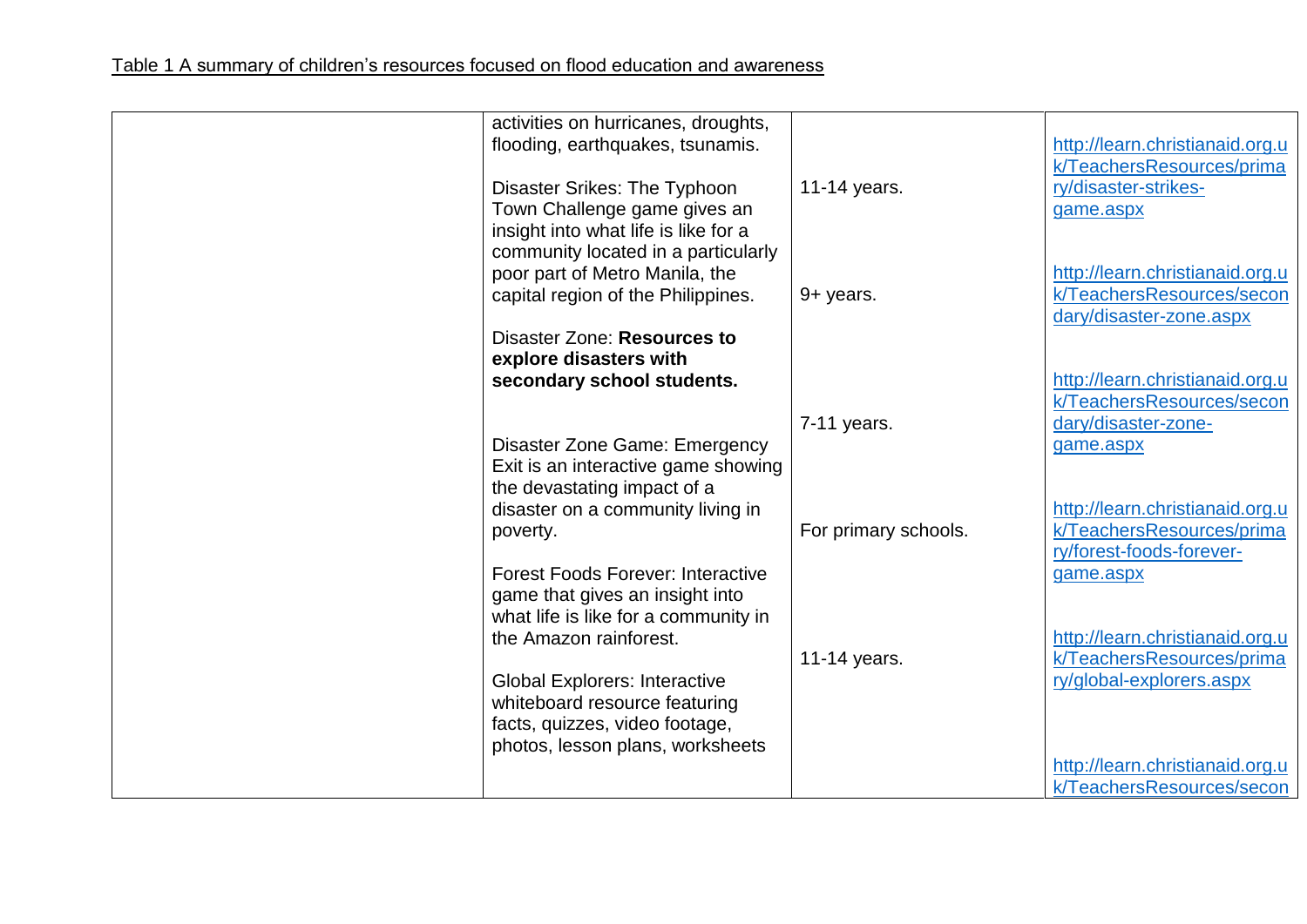|                                                                     | and the real-life stories of<br>children all over the world.                                                                                                                                                                                                                                           | $7-11$ years.      | dary/secondary-assembly-<br>Pakistan-floods.aspx                                                                 |
|---------------------------------------------------------------------|--------------------------------------------------------------------------------------------------------------------------------------------------------------------------------------------------------------------------------------------------------------------------------------------------------|--------------------|------------------------------------------------------------------------------------------------------------------|
|                                                                     | Pakistan Floods - Disaster Relief<br>Assembly: assembly will help<br>children to understand what is<br>happening in Pakistan and how<br>disaster relief works to help those<br>affected by natural disasters.                                                                                          |                    | http://learn.christianaid.org.u<br>k/TeachersResources/secon<br>dary/secondary-assembly-<br>Pakistan-floods.aspx |
|                                                                     | Pakistan Floods 2010 - Disaster<br>Response: assembly to<br>understand more about the floods<br>in Pakistan; to show what Christian<br>Aid is doing to help and to reflect<br>upon how the children can help<br>too.                                                                                   |                    |                                                                                                                  |
| Cool the Earth                                                      | A climate change assembly<br>programme that educates students<br>and their families about climate<br>change and inspires them to take<br>simple actions to reduce their<br>carbon emissions. Website<br>contains instructions, materials,<br>resources and tools needed to<br>implement the programme. | K-8 students.      | http://www.cooltheearth.org/<br>pages/our-programs/what-<br>is-cool-the-earth                                    |
| <b>Education Scotland: Ready for</b><br><b>Emergencies resource</b> | A resource that contains a range of<br>materials to help children and<br>young people prepare for and deal<br>with emergencies - Learning<br>Journeys and Videos. It has been<br>developed for use by practitioners                                                                                    | Age not specified. | http://www.educationscotlan<br>d.gov.uk/readyforemergenci<br>es/flooding/resources.asp                           |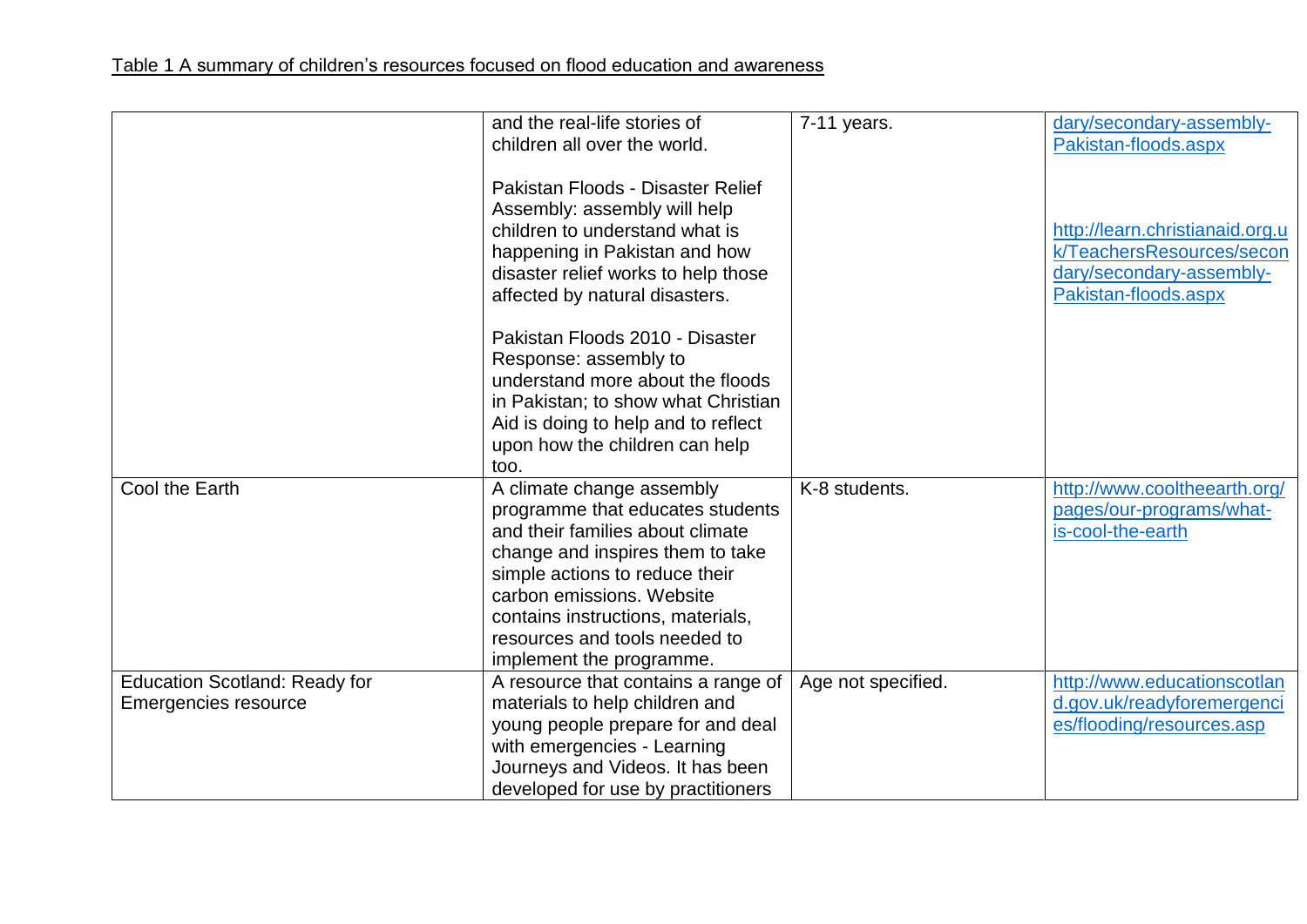| <b>Essex County Council (Developing</b><br>Community Resilience programme)  | using real-life emergency<br>situations wherever possible. It<br>aims to engage and inform the<br>audience about the benefits of<br>resilience education.<br>Books, on-line games, videos,<br>puzzles, stationary and colouring<br>resources.                                                                                               | Age not specified.                             | http://www.whatif-<br>guidance.org/                                                                                                            |
|-----------------------------------------------------------------------------|---------------------------------------------------------------------------------------------------------------------------------------------------------------------------------------------------------------------------------------------------------------------------------------------------------------------------------------------|------------------------------------------------|------------------------------------------------------------------------------------------------------------------------------------------------|
| Hampshire Fire and Rescue Service                                           | Susie the child-minder: 'The flood'<br>book – hard copy and online.                                                                                                                                                                                                                                                                         | Age not specified. Primary<br>school children. | http://www3.hants.gov.uk/su<br>siethechildminder/theflood.h<br>tm                                                                              |
| Lancaster University & Save the Children -<br>Hull Children's flood project | Journey of Hope workshops: for<br>schools and local authorities, six to<br>12 weeks after a disaster to help<br>children to normalise their<br>emotions. To enable them to think<br>about their fears and grief and<br>encourage conversation, to let<br>them know it's okay to feel anxious<br>and that everybody worries about<br>things. | Key stage 3                                    | http://www.lancaster.ac.uk/n<br>ews/articles/2013/-childrens-<br>journey-of-hope-drawings-<br>by-children-affected-by-the-<br>2007-hull-flood/ |
| Mercy Corps:<br>Flood education in Nepal                                    | Children participate in hands-on<br>drills and first aid training, and<br>learn about safety precautions<br>through games, art projects and<br>drama competition. Actual<br>activities not available through<br>weblink.                                                                                                                    | Age not specified.                             | http://www.mercycorps.org/p<br>hotos/nepal/teaching-kids-<br>prepare-floods                                                                    |
| Pima Country Flood Control District,<br>Tucson (USA)                        | <b>Sherrif Hank Highwaters Flood</b><br>Safety Homepage: fun things and                                                                                                                                                                                                                                                                     | Age not specified.                             | http://rfcd.pima.gov/outreach<br>/hank/index.htm                                                                                               |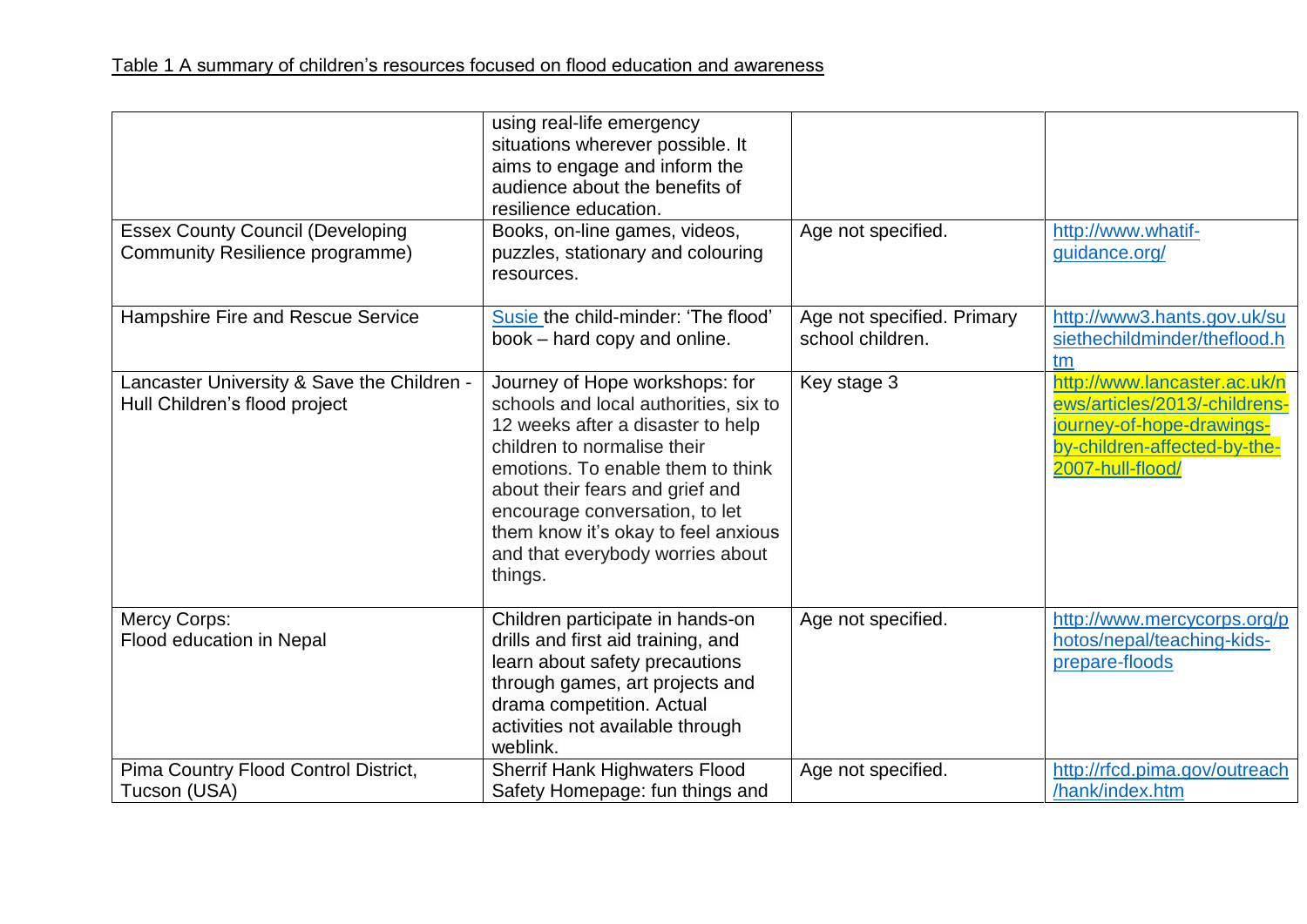| <b>Public Broadcasting Service</b>                                     | facts about water and desert<br>environment incl. Photos & videos,<br>facts & science, puzzles & games,<br>things to make and do, related<br>webs links.<br><b>Educational flood resources</b><br>including programme and lesson<br>plan.                                                                                                                                                                                                                                                                                                                                            | Grades 3-6.                                                                                            | http://www.pbs.org/wgbh/no<br>va/education/programs/2307<br>flood.html |
|------------------------------------------------------------------------|--------------------------------------------------------------------------------------------------------------------------------------------------------------------------------------------------------------------------------------------------------------------------------------------------------------------------------------------------------------------------------------------------------------------------------------------------------------------------------------------------------------------------------------------------------------------------------------|--------------------------------------------------------------------------------------------------------|------------------------------------------------------------------------|
| <b>Queensland Government: Natural</b><br>Hazard's Children's programme | Learning and teaching resources<br>for kids, young people and<br>schools.<br>Natural Hazard's Children's<br>programme: 30 second animated<br>stories and education resources for<br>teachers.<br>Disaster resilience Education for<br>Schools: a toolkit of disaster<br>resilience education resources<br>focusing on both individual and<br>community resilience.<br>Get Ready Kidnas!: a fun,<br>interactive and self-directed<br>educational resource which<br>recognises the roles children can<br>play in raising disaster awareness<br>and preparedness in their<br>household. | 6-12 years.<br>For teachers and students -<br>age not specified.<br>Age not specified.<br>12-18 years. | http://www.emergency.qld.g<br>ov.au/emg/css/kids.asp                   |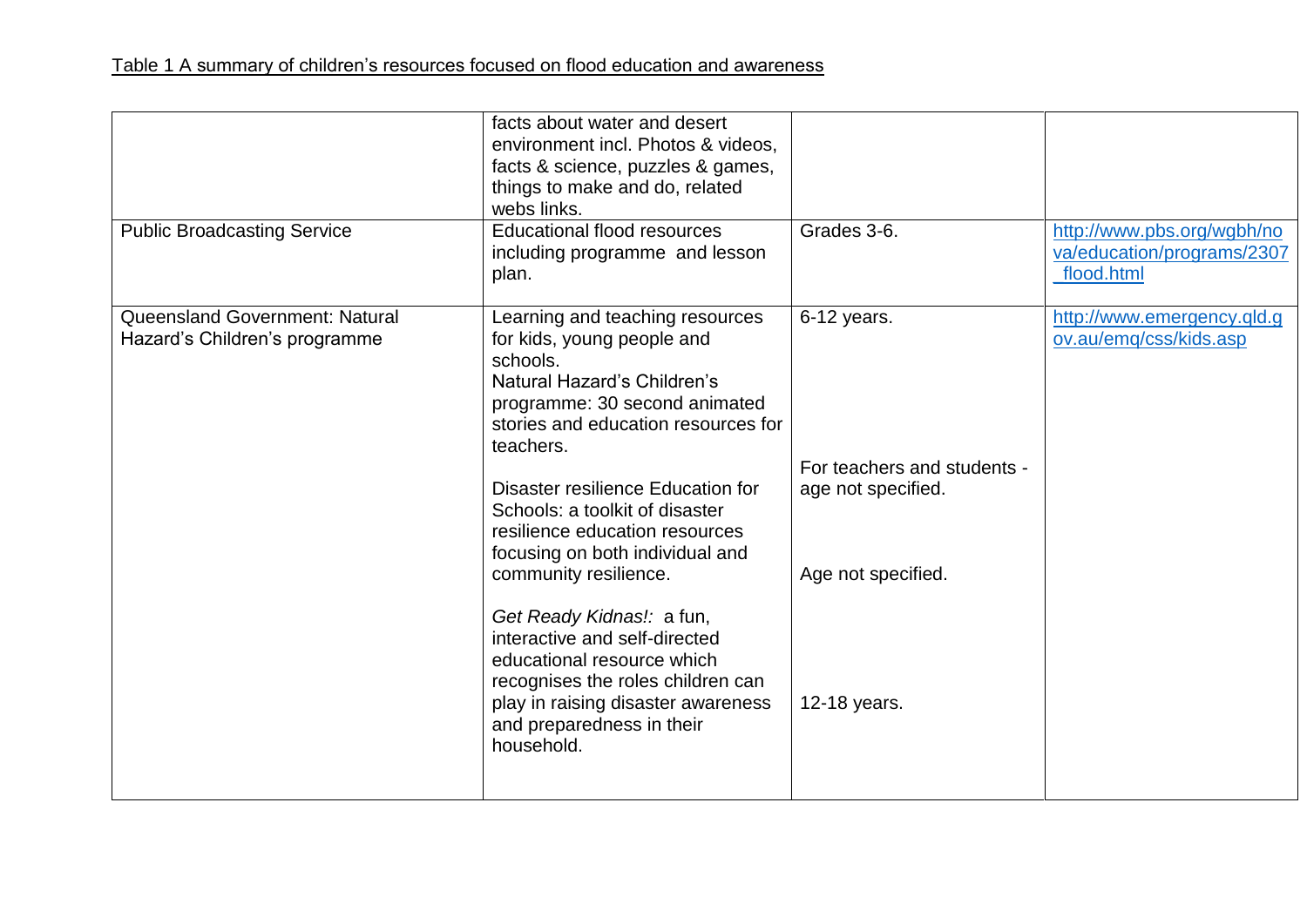|                                               | <b>Red Alert! Digital Stories:</b><br>developed by young people aged<br>between 12 and 18 years for their<br>peers, the Red Alert! web-page<br>contains a collection of fifteen two-<br>minute digital stories about<br>cyclones, bushfires and severe<br>storms and floods. | Primary and secondary<br>school age. |                                |
|-----------------------------------------------|------------------------------------------------------------------------------------------------------------------------------------------------------------------------------------------------------------------------------------------------------------------------------|--------------------------------------|--------------------------------|
|                                               | Dingo Creek: an engaging, easy-<br>to-use multimedia resource, with<br>associated classroom activities,<br>resources and curricula links.                                                                                                                                    | 7-13 years.                          |                                |
|                                               | Stormwatchers: a 3D interactive                                                                                                                                                                                                                                              |                                      |                                |
|                                               | web based game developed by the                                                                                                                                                                                                                                              |                                      |                                |
|                                               | Australian Bureau of Meteorology<br>and James Cook University.                                                                                                                                                                                                               |                                      |                                |
| Save the Children; Disaster Risk              | Information about being prepared                                                                                                                                                                                                                                             | Age not specified.                   | http://www.savethechildren.    |
| Reduction programme; Philippines              | delivered by Save the Children in                                                                                                                                                                                                                                            |                                      | org.uk/sites/default/files/doc |
|                                               | school - combined with giving                                                                                                                                                                                                                                                |                                      | s/Reducing_Risks_Saving_       |
|                                               | useful items to children/families.                                                                                                                                                                                                                                           |                                      | Lives 1.pdf                    |
| <b>Scottish Environment Protection Agency</b> | <b>SEPA Kids.</b><br>Flood facts including information<br>on coastal flooding, how floods can<br>affect people. Animations on flood<br>kits, a family flood plan and what<br>causes flooding.                                                                                | 7-11 years.                          | www.Sepakids.com               |
|                                               | Flood play devised by SEPA<br>theatre.                                                                                                                                                                                                                                       | Primary school age.                  |                                |